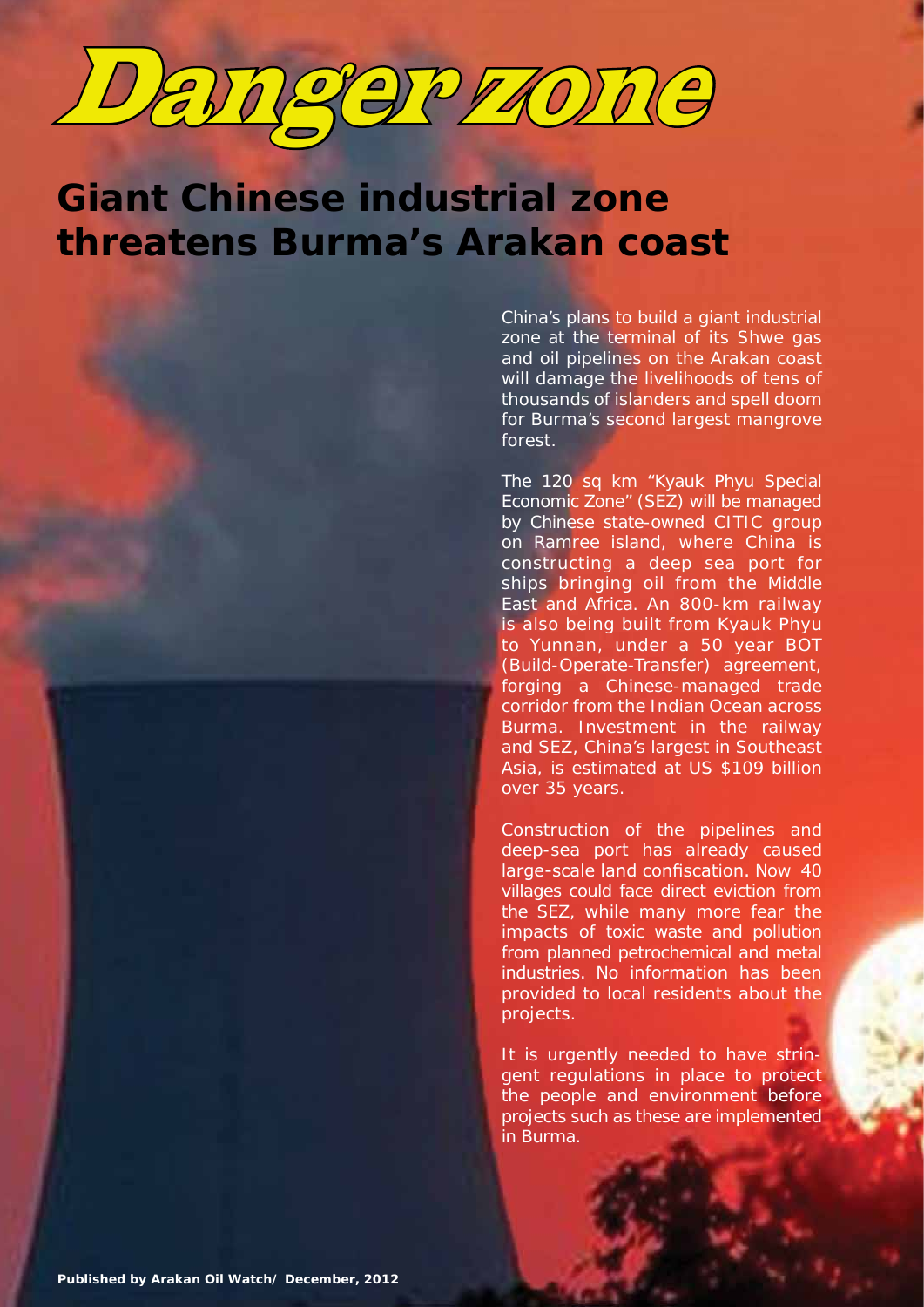# **Rural islanders of Kyauk Phyu under threat**

Kyauk Phyu Special Economic Zone is located on Kyauk Phyu Township of Burma's Arakan State. Over 200,000 people live in the township.

Farming and fishing are the main livelihoods in this quiet and rural area, which has numerous tidal channels and creeks. However, in the last few years the Shwe gas and oil pipelines project has disrupted local communities, with confiscation of farm lands and loss of fishing areas leading to migration from the area.



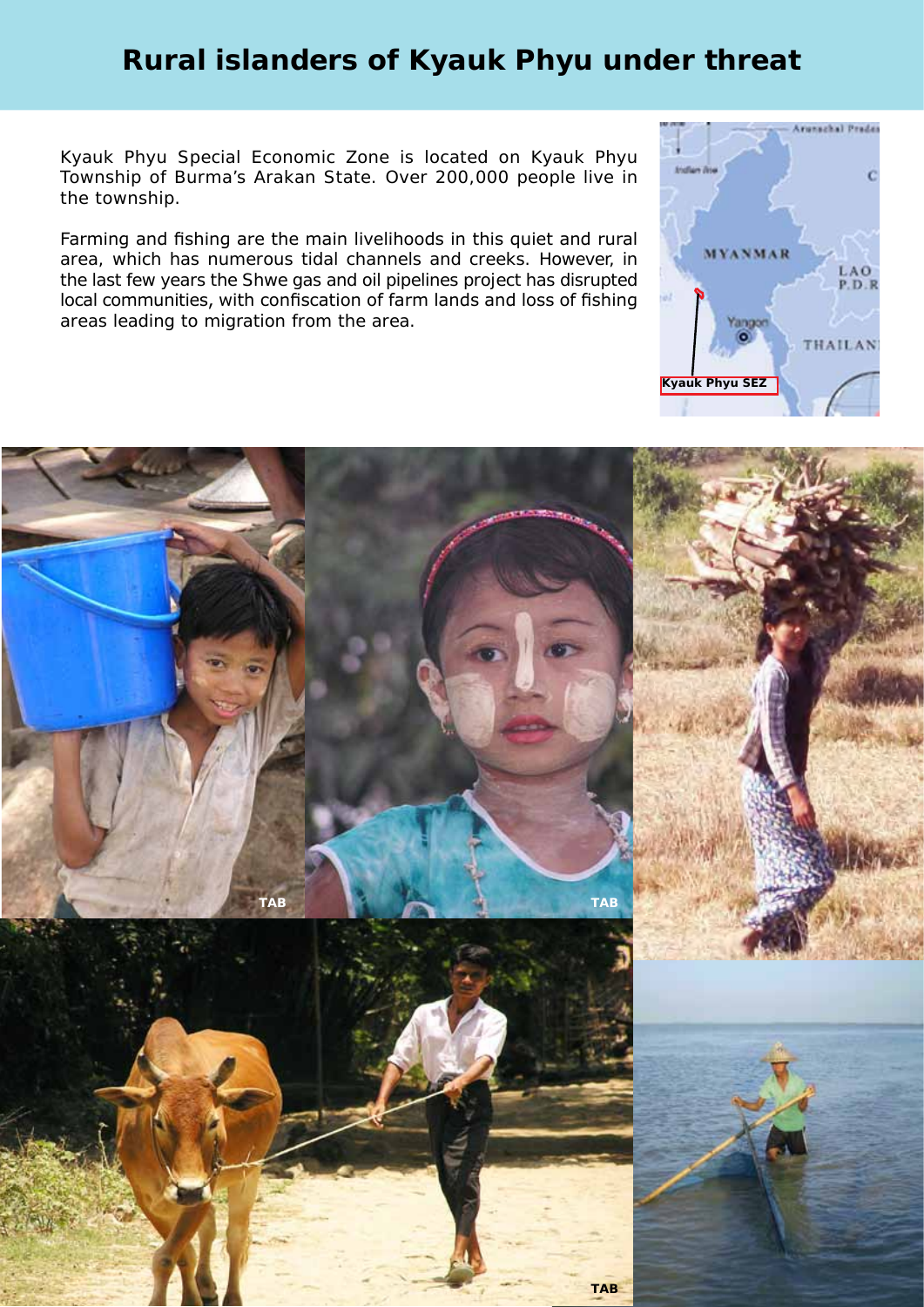In December 2009 and February 2011, China and Burma signed Memoranda of Understanding (MoUs) for the construction of the Kyauk Phyu Economic and Technological Development Zone.

Under the MoU with Burma's Ministry of Planning and Economic Development, CITIC Group will construct a Special Economic Zone, including expansion of a deep sea port, railway, airport and industrial areas. Its subsidiary CITIC Construction Company Limited has made further agreements to cooperate on this project with the Htoo Company, owned by military crony Tay Za.

According to a feasibility study<sup>1</sup> by CITIC Construction Company, the zone will require an initial investment of US\$ 8.3 billion and a total US\$ 89.2 billion over 35 years, using 120 Km² (30,000 acres) of land as well as 70 Km² of waterways.

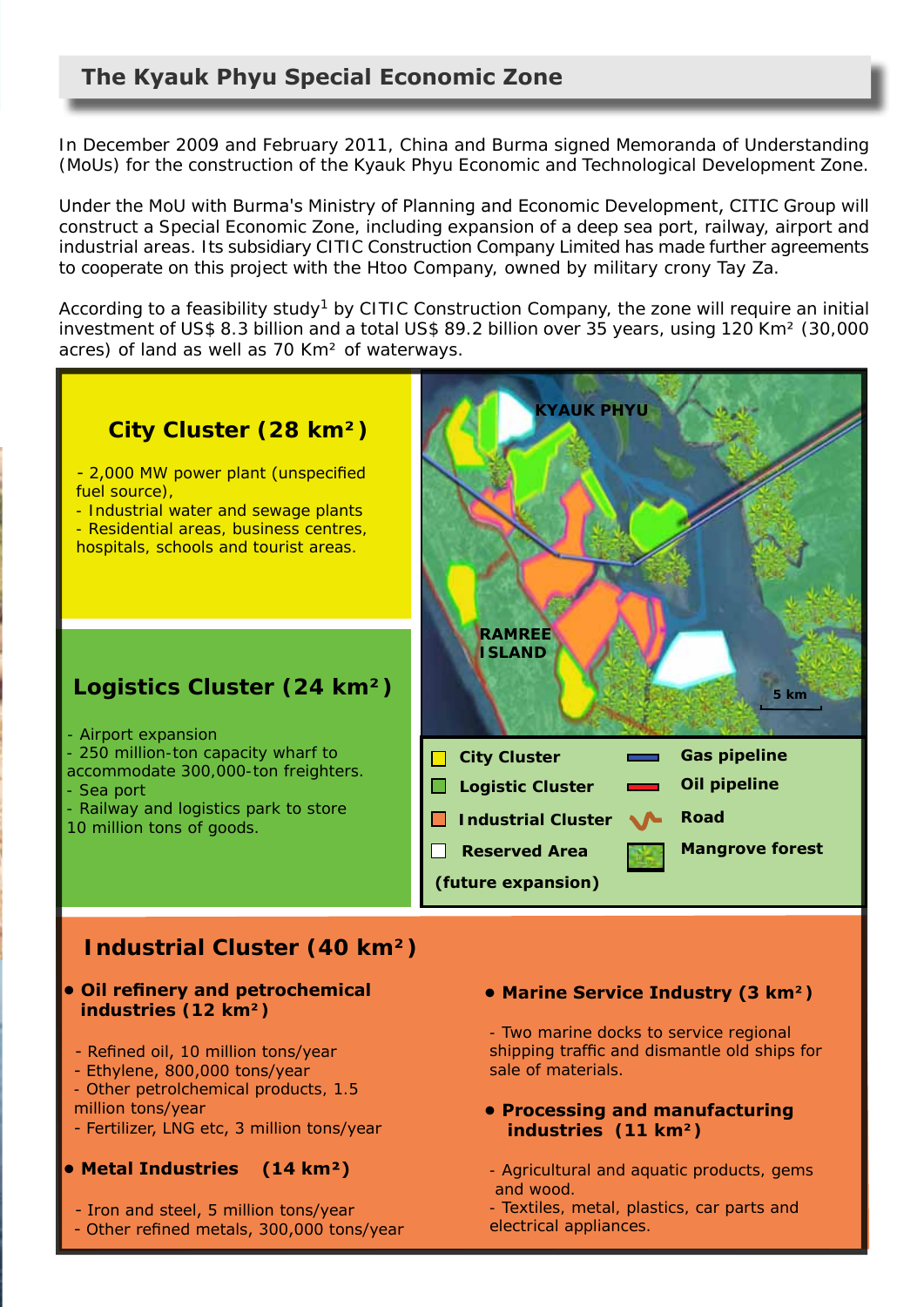# **Japanese Engineering Company Involvement**

In October 2012, plans for the Special Economic Zone involving the Japanese engineering company Nippon Koei Co., Ltd. were presented by the Burma's Deputy minister of Labour Myint Thein at a meeting in Yangon. The focus of the plan is agro industrial and residential areas. Communities, civil society or political parties from the affected area have yet to be informed how or if the Nippon Koei plan (map below) relates to the original CITIC Group plan (on the previous page) and who has funded the study. <sup>2</sup>



# **China-Kyauk Phyu Railway and Highway**

The project includes an 800 km railway to connect Kyauk Phyu to Ruili in China's southern Yunnan province. The MoU was signed in April 2011 between Myanmar's Rail Transportation Ministry and China's Railways Engineering Corporation. The railway will run through the cities Ann, Minbu, Magway, Mandalay, Lashio and Muse. The US\$ 20 billion project was originally set for completion in 2015.<sup>3</sup>

The MoU is based on a 50-year BOT (Build-Operate-Transfer) agreement, under which the China will fund and construct the railway and operate it for half a century before handing it over to the Burma authorities. Revenues and control over allocation of jobs will be in the hands of Chinese entities during this period.

High-speed trains carrying up to 4,000 tons of goods will run at speeds of up to 170 km per hour. There are also plans to construct a highway between Kyauk Phyu and Ruili in China, with an MoU between the two countries signed in 2010. However, there is no further information available about the exact route.

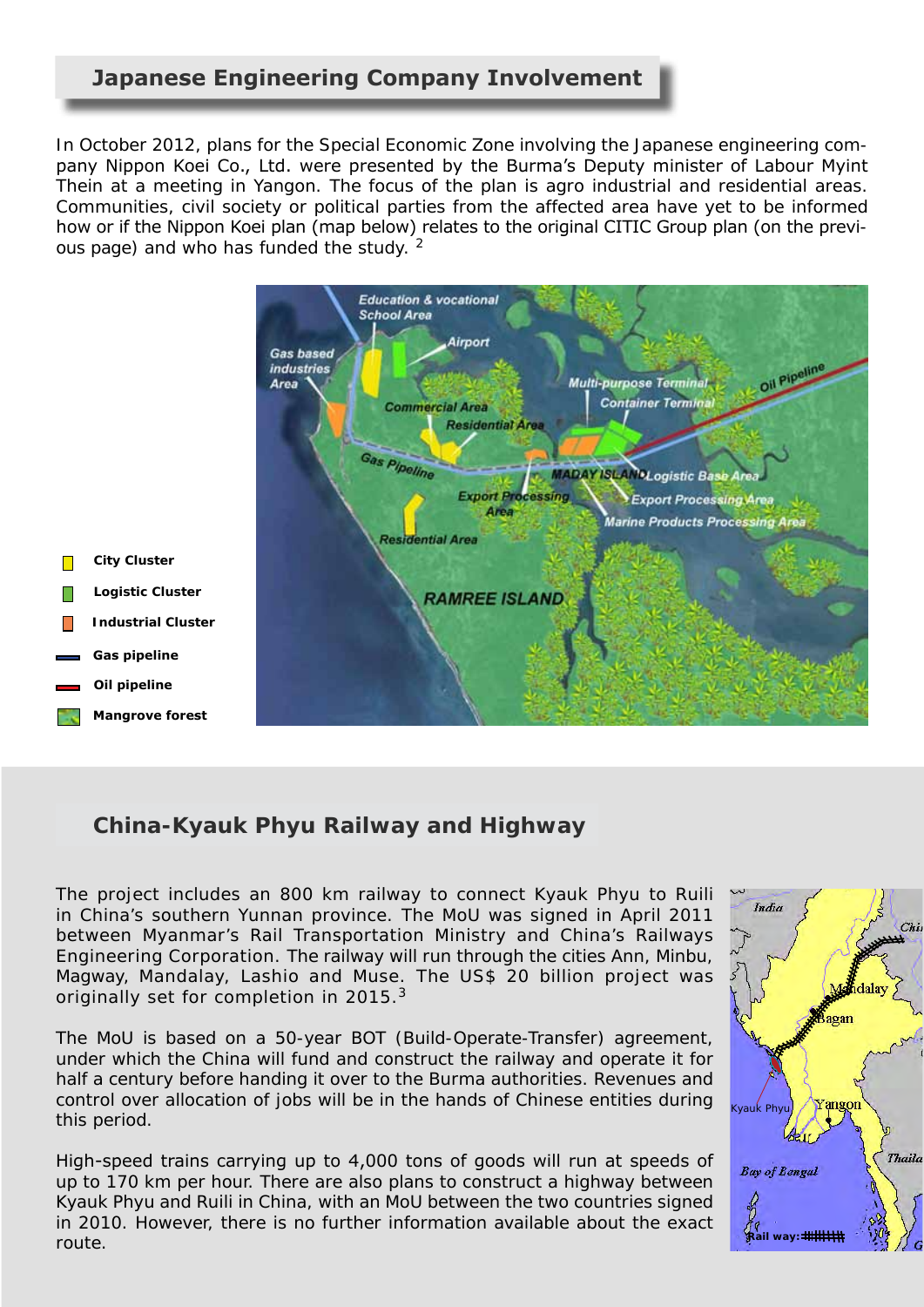# **Why does China want the Kyauk Phyu Special Economic Zone?**

In 2006, China's president Hu Jintao outlined a new "going global" strategy, which included an increase in the number of Chinese Special Economic Zones globally. The main stated reasons were to find new markets for Chinese goods and services, build up Chinese brand names and increase China's foreign investments.

A Free Trade Agreement between China and the ASEAN nations signed in 2010 created further incentives for trade between the nations. The Kyauk Phyu project will be China's largest SEZ project in Southeast Asia and according to the feasibility study, the ASEAN market will be targeted through "export-oriented" manufacturing and processing industries.



*Construction of China's seaport at Maday Island, Kyauk Phyu Township.*

The Kyauk Phyu Special Economic Zone will be connected to Yunnan through the rail link, the highway and the Shwe gas and oil pipelines corridor, providing China with strategic access to the Indian Ocean. By facilitating transport of natural resources and goods through Burma, China will save a 1,200 km detour through the Straits of Malacca, or one week shipping time. The SEZ is proposed to refine natural resources such as petrochemicals and iron, some of which will be further processed in new manufacturing industries including plastics, car parts and electronics.

# **Who is CITIC Group?**



CITIC Group is one of the largest multinational conglomerates in China, founded in 1979. In fiscal year 2009 it had annual revenues of over US\$ 22 billion and ranked within the Fortune 500 largest corporations in the world. CITIC operates mainly in financial services, properties investment, project contracting, energy, infrastructure, transportation and machinery manufacturing. CITIC Construction Company is one of

the 44 wholly owned subsidiaries of CITIC Group operating in Africa, South America, the Middle East and Central Asia.<sup>4</sup>

# **Who is Nippon Koei Co., Ltd?**



Nippon Koei Co., Ltd. is a Japanese engineering consultant company focussing on energy and infrastructure projects. The company has conducted a series of feasibility studies in Burma since 1981 on controversial projects such as Tasang, Yeywa and Tenasserim dams and other projects.

# **Who is Htoo Trading?**

Htoo Trading Company is a subsidiary of the Htoo Group of Companies (HGC), a Burmese holding company. Its CEO and managing director is Tay Za, who has close links with former junta leader Than Shwe and Thura Shwe Mann, speaker of Burma's lower house. Htoo Trading Company was involved in construction of Naypyidaw as well as other projects in agriculture, transportation, shipping, mining, hotels and tourism. Aung Thet Mann, son of Thura Shwe Mann, is a director of Htoo Trading Company and on the board of HGC.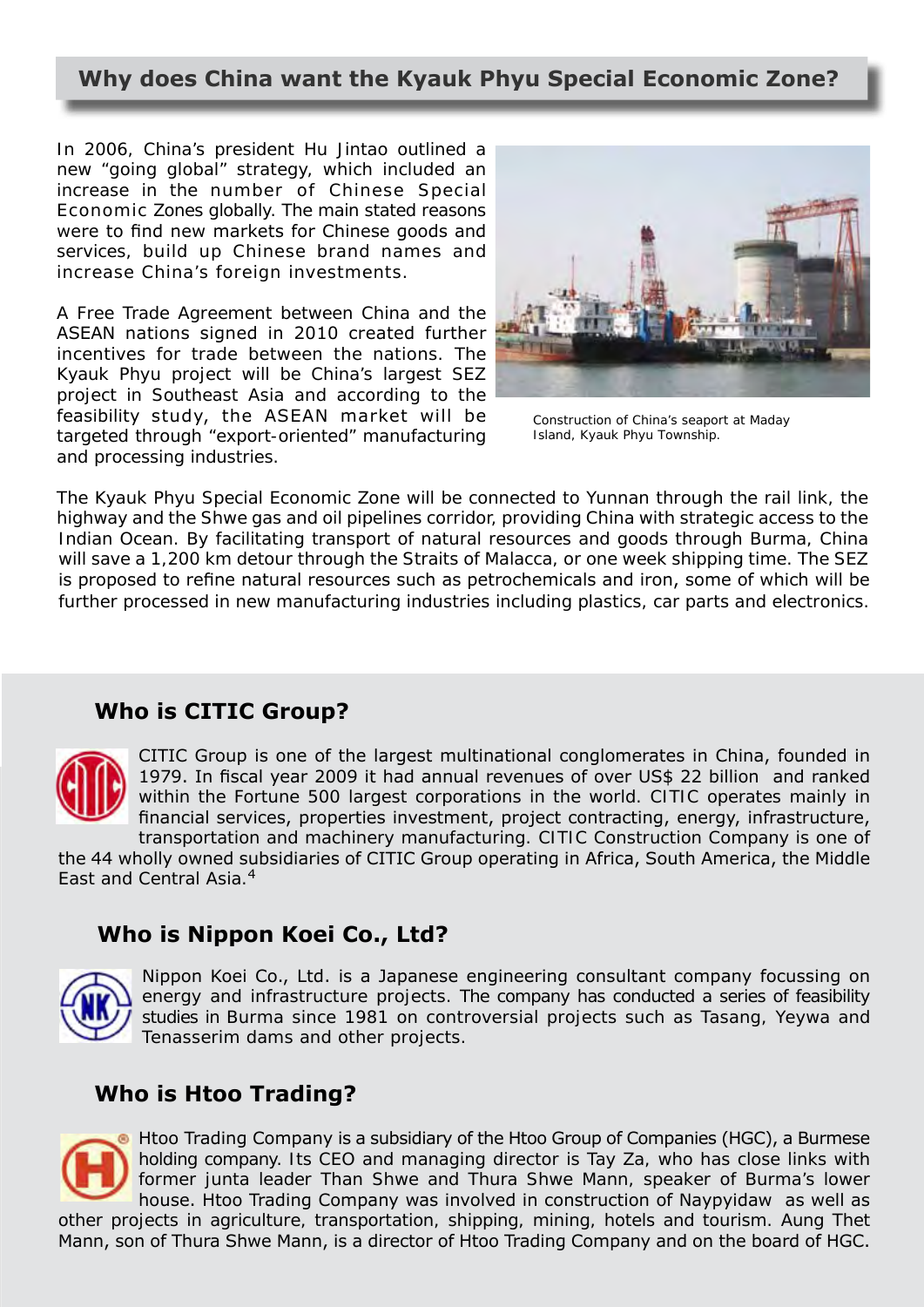# **Devastation of Livelihoods**

The construction of the Special Economic Zone will multiply the already unfolding impacts of the Burma-China oil and gas pipelines. Massive industrialization will have devastating consequences for tens of thousands of farmers and fishermen who have been neither informed nor consulted about the plans.

# **Land confiscation and relocation of villages**

According to project maps, the 120 km² zone could lead to the relocation of about 40 villages as well as parts of Kyauk Phyu town.This, in addition to the loss of large areas of farmlands, will directly affect tens of thousands of people. None of these communities nor local government officials have been informed or consulted about the project. Construction of the Shwe pipelines and associated infrastructure has already led to the confiscation of thousands of acres of valuable farmlands. Most of these confiscations were involuntary.



A farmer from Maday Island said, *"I at first refused to sign the agreement paper for confiscation of my farm land. However police threatened to arrest me immediately in front of officials from MOGE and CNPC if I didn't sign the agreement paper. So I had to sign it as there was no choice."*(Arakan Oil Watch interview, May, 2010)

A 60-year-old woman who lost her rice fields in Radana village said, *"I have received 600,000 kyats (US \$ 700) as half of the compensation for my land. I don't know when the other half will come. I only got compensation for one third of my land taken by the company. Compensation for the other parts were taken by corrupt officials by naming other people as co-land owners.''* (Arakan Oil Watch interview-May 2012)





Another villager said, *"The compensation did not equal the real value of the land. We can't buy another plot of land with that money. No one wants to lose their land. What they did to us is sinking our life. We made our living with this land and now we don't know how to continue our life anymore."* (Arakan Oil Watch interview, May, 2012)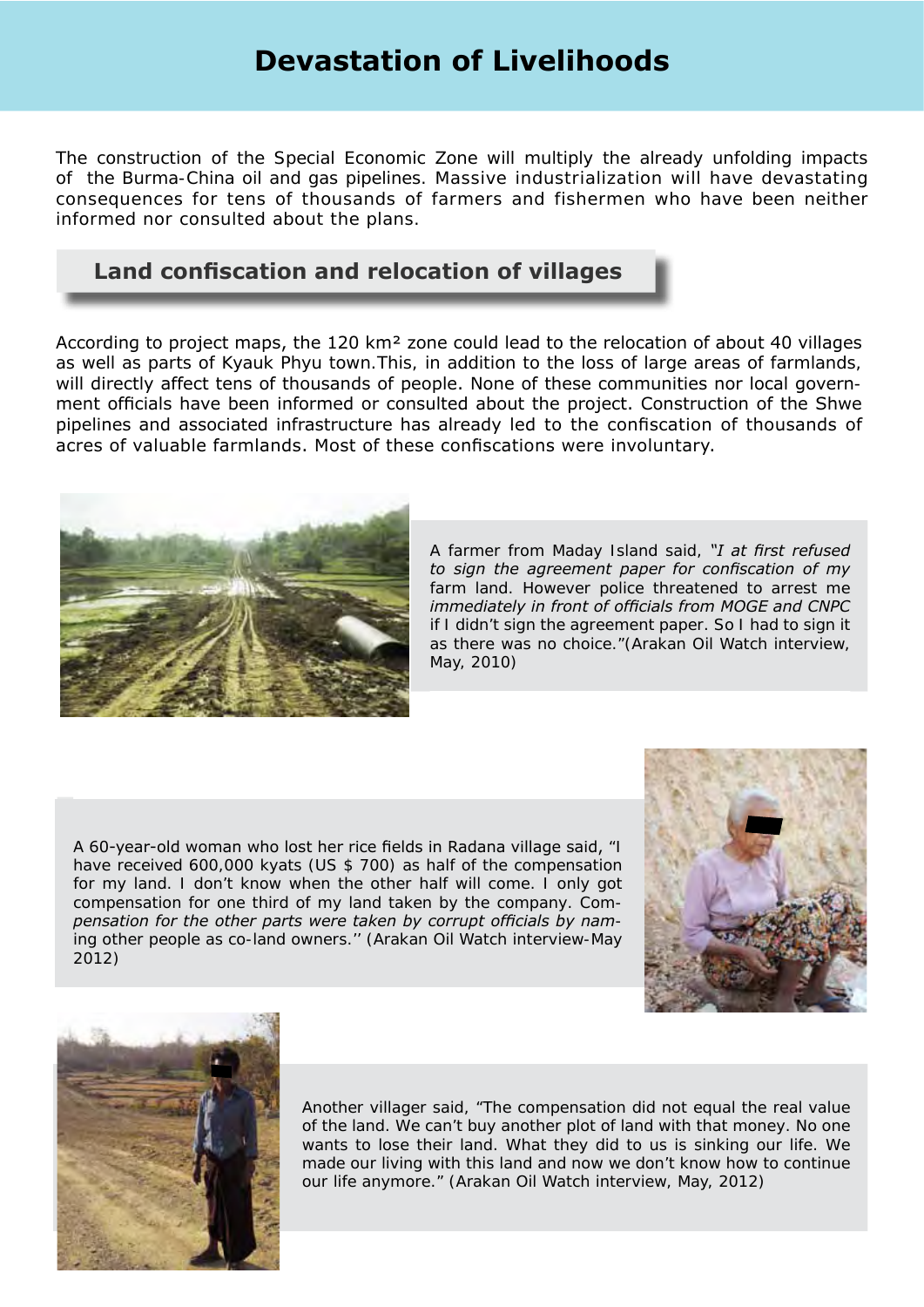### **Impact on fisheries**

The construction of wharfs and coastland industries for the zone will directly impact a minimum of 70 Km² of coastal waterways. The frequent traffic of up to 300,000-ton freighters and deep sea fishing in the corridor leading into the deep sea port will likely destroy the local small-scale fishing industries. Toxic wastes and pollution from shipping and industries will threaten fish stocks and the local ecology. Exploration of the Shwe gas fields and construction of an undersea pipeline, which involved dynamiting coral reefs, have already depleted fish populations and restricted access to fishing grounds for local fisherfolk.

A fisherman from Maday island said, *"Since they started building the seaport, I haven't been able to fish freely like before. Before the project, I could make 100 to 200,000 kyat (US\$ 120-240) profit and sometimes I even made 500,000 kyat (US\$ 600) in one fishing trip. Now, I can barely make money to cover the fuel cost, and can't make a living any more."* (Arakan Oil Watch interview, June 2012)



### **Jobs for whom?**

CITIC's feasibility study claims that the SEZ will bring over 100,000 new jobs to the area in the first phase. However, the skill levels required for the industries in the zone and the hiring patterns of Chinese companies globally will mean that most of the labour pool is likely to come from outside Kyauk Phyu. The construction of China's oil and gas pipelines already illustrates this: local people were able to obtain only low wage and temporary work clearing land and constructing roads while skilled jobs were given to workers from China, India and central Burma. In addition, due to the loss of farmlands, many villagers were forced to migrate to work in neighboring countries.

A local farmer who has lost his farm land to oil and gas project said, *"They don't prioritize us for jobs even though we have nothing left to work on. Outsiders are offered jobs rather than local villagers here. Workers can only get 1,500 kyat (US\$ 1.8) per day. It can't buy enough food for the family. It is difficult to accept that they are constructing buildings in our lands but we can't get a proper job to earn a living."* (Arakan Oil Watch Interview, May 2012)

 **Exacerbating water scarcity**



Communities in Kyuk Phyu face chronic water shortages at the end of every dry season. This particularly impacts women as they are the traditional gatherers of water.

Industrial complexes such as those planned in Kyauk Phyu use huge amounts of water. It is estimated that the SEZ would use approximately 3.6 million cubic metres of fresh water per day, or 1,314 million cubic metres per year.<sup>5</sup> This would affect the surrounding farmlands and put critical strain on the daily lives of local communities.

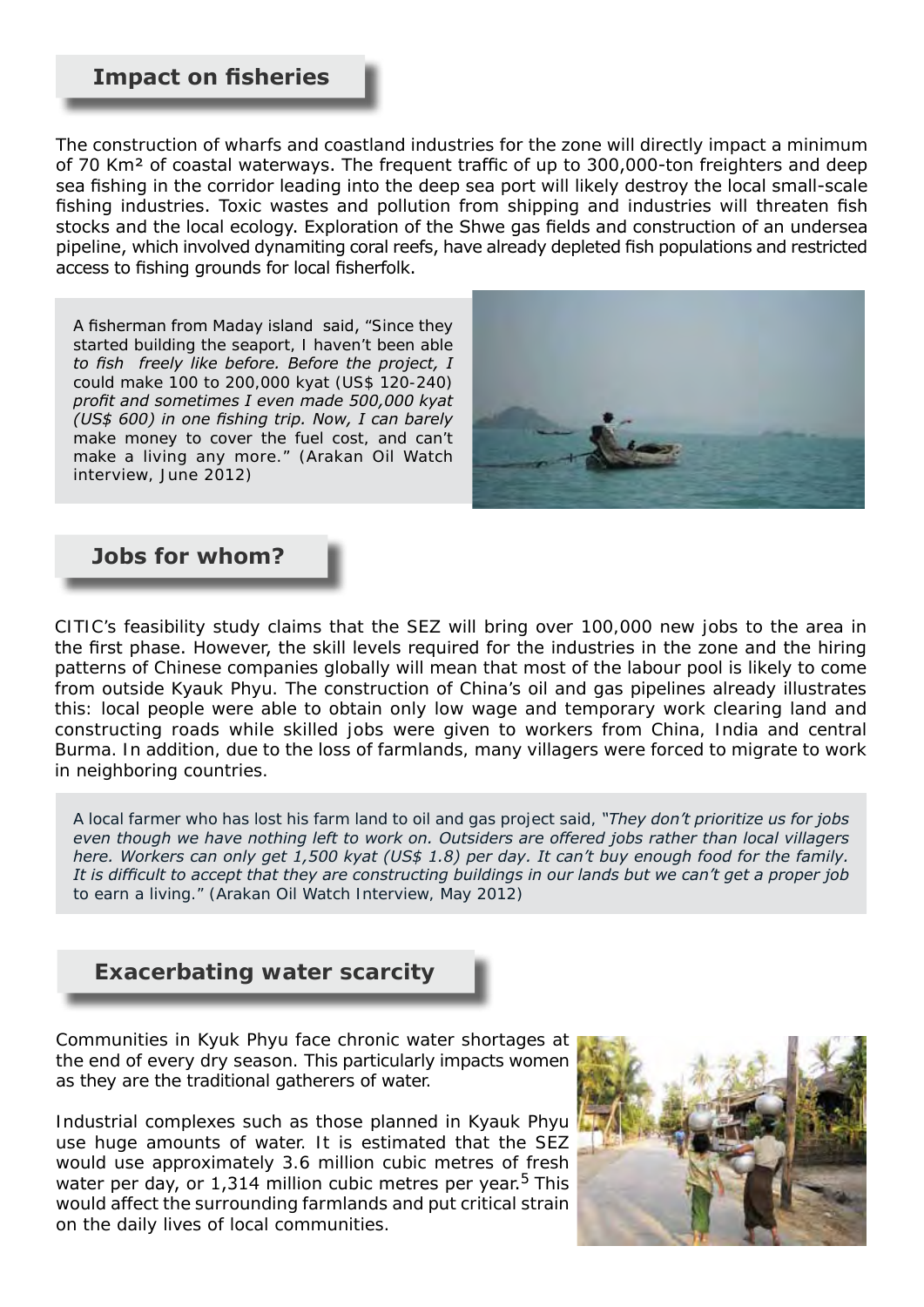CITIC Group's feasibility study provides no detailed information about planned processing stages in the production of petroleum products, ethylene, and related petrochemical products as well as production of iron and steel. Despite the threat of toxic waste, pollution and accidents, neither CITIC nor the government has conducted any impact assessments.





*In July 2010, explosions at oil pipelines at Dalian Xingang Oil port in China caused an oil spill that spread over 430 km2 within a week.6 The facilities were managed by the China National Petroleum Corporation (CNPC), which also manages the Kyauk Phyu China port pipelines. Chinese government officials reported that 1,500 tons of crude oil spilled into the sea, but no assessment on the impact of the spill on fish and sea birds was ever carried out.*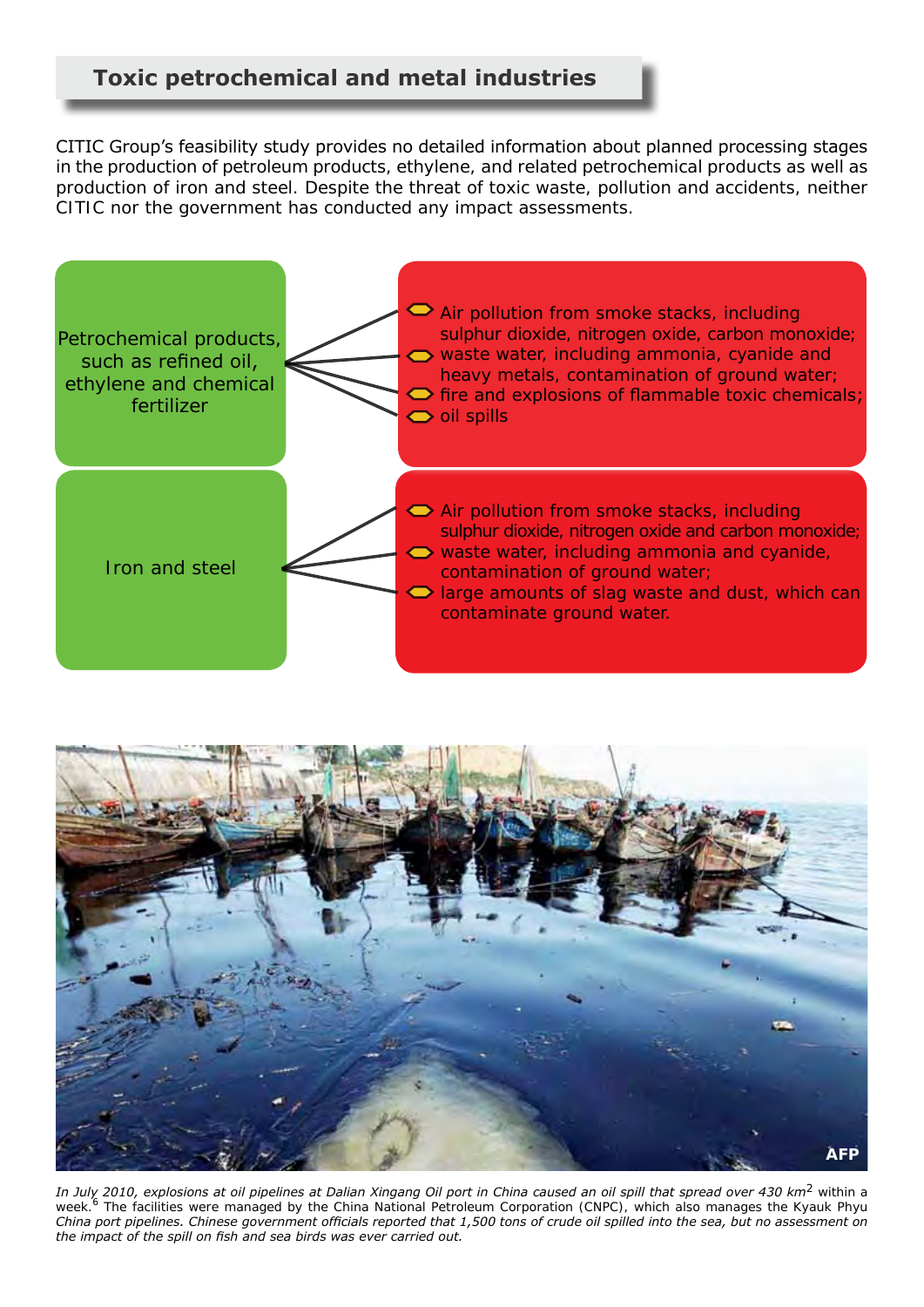# **Lessons From Other Industrial Zones**

### **Map Ta Phut - Thailand**

The Kyauk Phyu Special Economic Zone will be five times larger than the controversial Map Ta Phut Industrial Estate in Thailand's eastern province of Rayong. Built in 1988, Map Ta Phut includes a deep sea port and the largest centre of petrochemical industries in Thailand.

Environmental organizations and local communities have fought to close down the factories due to extremely high cancer-related deaths - 2,000 since 1990 serious pollution of shallow well water, water shortages and air pollution.



Numerous accidents have taken place in Map Ta Phut over the last decades, most recently in May 2012 when explosions and a fire broke out in a petrochemical factory, killing 12 and injuring 129 people.The next day a chemical leakage in another nearby factory hospitalized 138 workers.

Due to public pressure, petrochemical industries cannot further expand in Thailand, which has led to relocating these harmful industries to Burma through the development of the Dawei Special Economic Zone.

> *"Some industries are not suitable to be located in Thailand… This is why they decided to set up there."* Former Thai Prime Minister Abhisit Veijajiva, referring to Thai investments in Dawei

### **Mangrove Forest Under Threat**

The zone threatens to devastate Burma's second largest mangrove forest, which lines the coastal areas of Kyauk Phyu and neighbouring Ramree Township. The mangroves provide a crucial habitat for a large number of marine species as well as protection from natural disasters such as cyclones and tsunamis.There is a high risk that toxic waste from petrochemical and other industries will cause irreparable damage to the sensitive mangrove ecosystem.

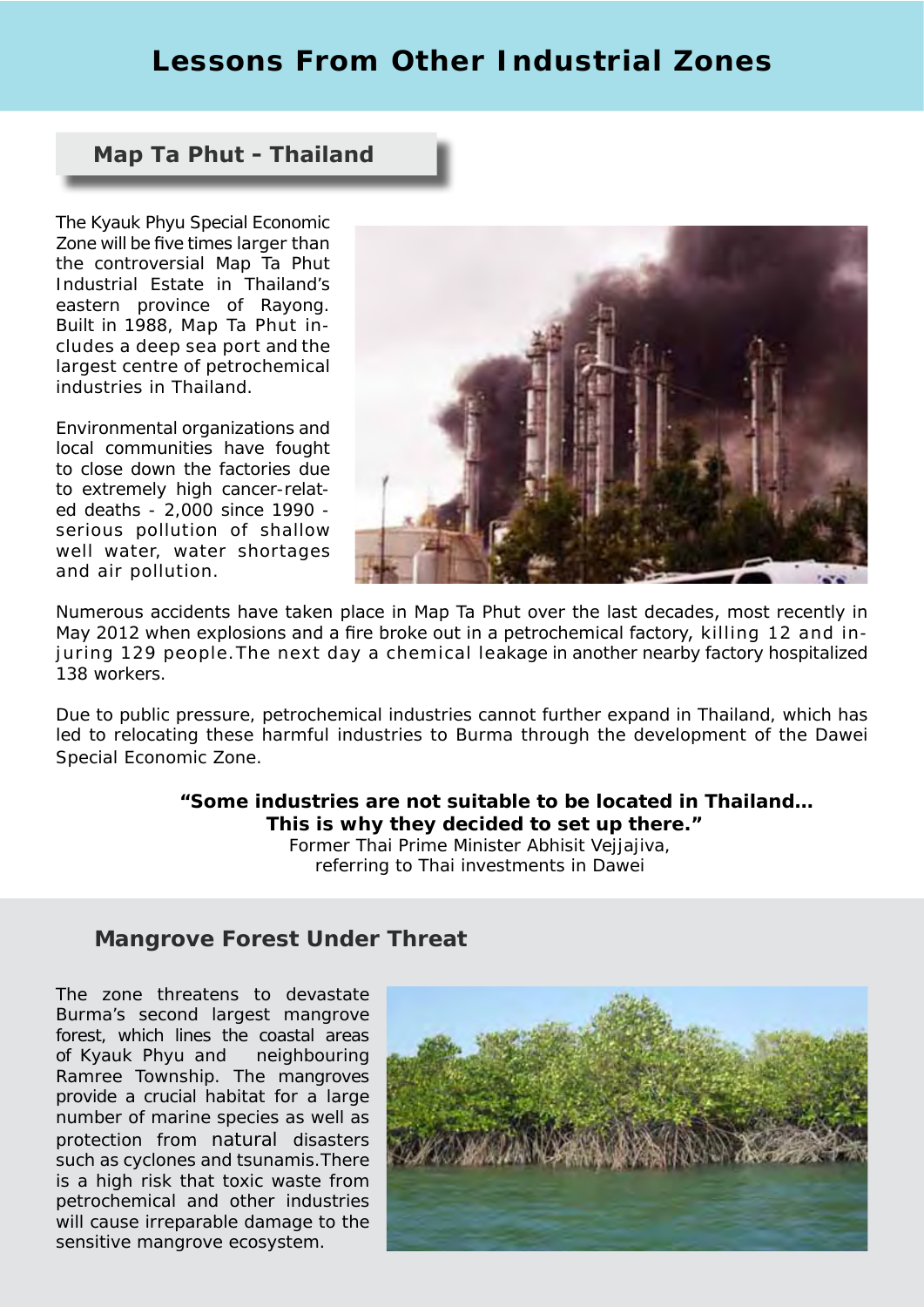### **Dawei - Burma**

Influenced by the growth of economic zones in China, Burma's former junta leader General Than Shwe finalized plans for Special Economic Zones in Kyauk Phyu, Thilawa and Dawei before handing over the administration to a new government.

Construction of the Dawei SEZ in southeastern Burma has advanced the furthest. Over 30,000 people will be forced off their lands to make way for the 250 km² zone, and more lands will be lost to make way for a six-lane highway into Thailand.

In response to the forced evictions and plans for the high polluting industries, affected communities have voiced their concerns through public protests and a series of letters to local and central government. However, local authorities have been powerless to resist the interests of the central government and foreign investors.

In January 2012, in response to the communities' protests, Thein Sein downsized a planned 4,000 MW coal-fired power plant to 400 MW, but other protests continue against the construction of an oil refinery and the confiscation of land to make way for roads and water reservoirs.

# **Da Xie - China**

Industrial zones in China are causing high levels of pollution, posing risks to the environment and surrounding communities, stated a report by the China Environment Federation.<sup>7</sup> These negative impacts are increasingly causing public protests by affected people.

In 1994 the CITIC Group developed the Da Xie Special Economic Zone, including port facilities as well as petro chemical industries similar to those planned in Kyauk Phyu. The controversial project caused damage to the environment and livelihoods of surrounding communities. A major issue was that the Da Xie industries required much more water than originally planned, leading to serious local water shortages.



*In September 2011, Chinese authorities ordered a petrochemical plant in Dalian to shut down immediately after tens of thousands of protesters marched through the streets of a nearby city, demanding the factory be relocated.*

In 2005, nearby villagers staged a protest outside the SEZ in response to flooding of the surrounding areas, and blamed the companies for poor drainage systems. A year later, over 100 kg of liquid chlorine leaked into the surrounding farmland and communities, destroying crops up to a kilometer away. Within five days of the accident, 678 villagers from the surrounding area had visited hospital reporting dizziness, coughing and skin irritations as a result of the leakage.

Complaints were also made that the Da Xie SEZ management had withheld information about the leakage and continued production for three days as if nothing had happened. Following an investigation in 2007, an Environmental Impact Tracking Evaluation report stated risks further chemical leakage and oil spills had still not been mitigated.<sup>8</sup>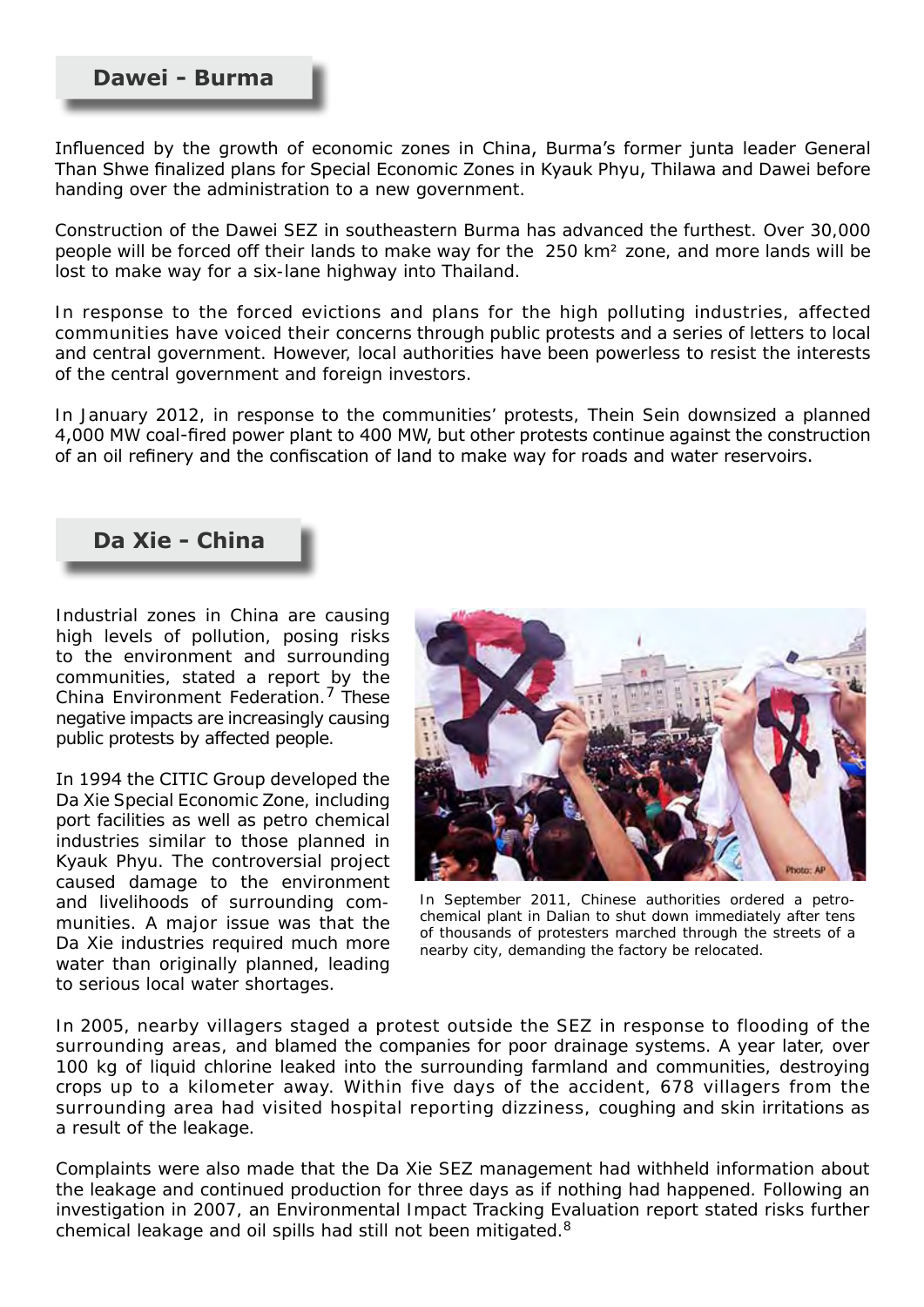CITIC claims in its feasibility study that it will follow the laws and standards of Burma, including its environmental laws. However, an environmental law passed by Burma's parliament in March 2012 lacks many crucial provisions for protection of people and the environment, including specific standards for how Environmental and Social Impact Assessments should be carried out. It also does not include any mechanisms for public disclosure, Health or Human Rights Impact Assessments, Strategic Environmental Assessments or clear waste management procedures.

Moreover, Burma does not have laws that force government or foreign investors to publicly disclose contractual details of development plans, nor does it have adequate mechanisms to ensure that revenues are managed accountably and transparently. This would fuel corrupt practices.

# **Important provisions for community protection**

### **Free Prior and Informed Consent (FPIC):**

Before any development project commences, affected communities must be given full information about project plans and impacts on their lives. They can then analyze and discuss, without coercion, whether to give consent to the project, and to demand any necessary changes or conditions to the plan. FPIC has been adopted by the UN Declaration on the Rights of Indigenous Peoples (UNDRIP) as well as the International Finance Corporation (IFC).

#### **Strategic Environmental Assessment (SEA):**

This is a comprehensive strategic environmental assessment which can include economic and social issues. It links to national policies, examines alternatives and stresses sustainability. It should precede an EIA.

#### **Environmental, Social, Health and Human Rights Impact Assessments (EIA, SIA, HIA and HRIA):**

These are separate assessments analyzing different impacts of a planned project. These assessments should be completed and disclosed to affected communities for input before projects are approved, in order to prevent or minimize any negative impacts.

#### **Endnotes**

- *1 CITIC Group, Myanmar Kyauk Phyu Port Industrial Zone Preliminary Feasibility Study, May 2011*
- *2 Nippon Koei Co,Ltd, Kyauk Phyu SEZ Development concept, March, 2012.*
- *3 The Nation, August 29, 2011, www.nationmultimedia.com/home/Construction-of-China-Burma-railway-could- -start-in-30163951.html*
- *4 Fortune Global 500, July, 2012, www.money.cnn.com/magazines/fortune/global500/2012/snapshots/10772.html*
- *5 Health Impact Assessment and Trans-border Investment, Healthy Public Policy Foundation, 2012*
- *6 Boston.com, July 21, 2010, www.boston.com/bigpicture/2010/07/oil\_spill\_in\_dalian\_china.html*
- *7 The China Green News, 1 Oct, 2011, http://eng.greensos.cn/ShowArticle.aspx?articleId=1098*
- *8 Yu Hou/Tian-zhu Zhang, Developing Fears, International Institute for Asian Affairs, Newsletter No. 50, 2009*

*All photos and maps are by Arakan Oil Watch unless where referenced*